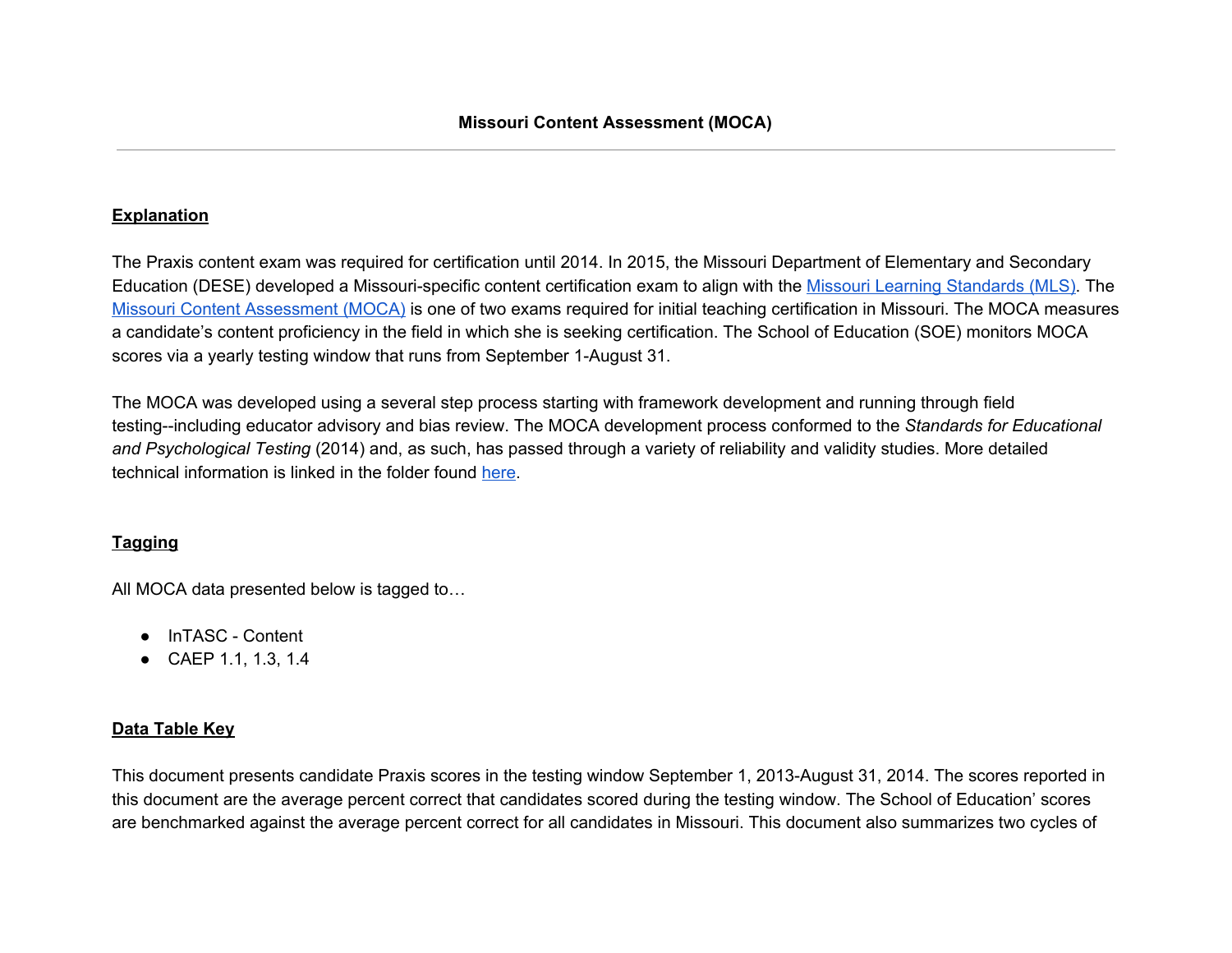MOCA scores: September 1, 2014-August 31, 2015 and September 1, 2015-August 31, 2016. The passing score for all MOCA exams is 220 on a 100-300 point scale. When we transitioned from Praxis to Missouri, the School of Education re-evaluated how we report this data. As such, you will notice that score reporting changes from 2014 to 2015. The MOCA scores are reported by exam score average, pass rate, and range of scores where applicable. Like the Praxis, these scores are benchmarked against the score reports for all candidates in Missouri.

### **Data Table**

| <b>Exam</b>                                                 | 2014                                                                            | 2015                                                         | 2016                                                         |
|-------------------------------------------------------------|---------------------------------------------------------------------------------|--------------------------------------------------------------|--------------------------------------------------------------|
| Early Childhood Education                                   | 75 (SLU)(N=5) (test 0021)<br>76 (MO)<br>80 (SLU) (N=15) (test 5021)<br>77 (MO)  | 243 (SLU) (N=5) 100%<br>Score range: 220-267<br>244 (MO) 94% | 252 (SLU) (N=7) 100%<br>Score range: 220-273<br>240 (MO) 90% |
| Early Childhood Special<br>Education                        | 79 (SLU) (N=7)<br>76 (MO)                                                       | 273 (SLU) (N=1) 100%<br>Score range: 273<br>(MO) 87%         | 234 (SLU) (N=3) 67%<br>Score range: 193-260<br>(MO) 91%      |
| Elementary                                                  | 77 (SLU) (N=7) (test 0011)<br>77 (MO)<br>78 (SLU) (N=38) (test 5011)<br>77 (MO) | 244 (SLU) (N=10) 80%<br>Score range: 184-294<br>(MO) 90%     | 240 (SLU) (N=18) 94%<br>Score range: 202-294<br>(MO) 91%     |
| Mild/Moderate Cross<br><b>Categorical Special Education</b> | 77 (SLU) (N=15)<br>75 (MO)                                                      | 257 (SLU) (N=4) 100%<br>Score range: 251-282<br>(MO) 90%     | 259 (SLU) (N=8) 100%<br>Score range: 232-285<br>(MO) 94%     |
| Middle School Language Arts                                 | 81 (SLU) (N=11)<br>77 (MO)                                                      | 219 (SLU) (N=2) 50%<br>Score range: 214-223<br>(MO) 85%      | 259 (SLU) (N=6) 100%<br>Score range: 223-291<br>(MO) 85%     |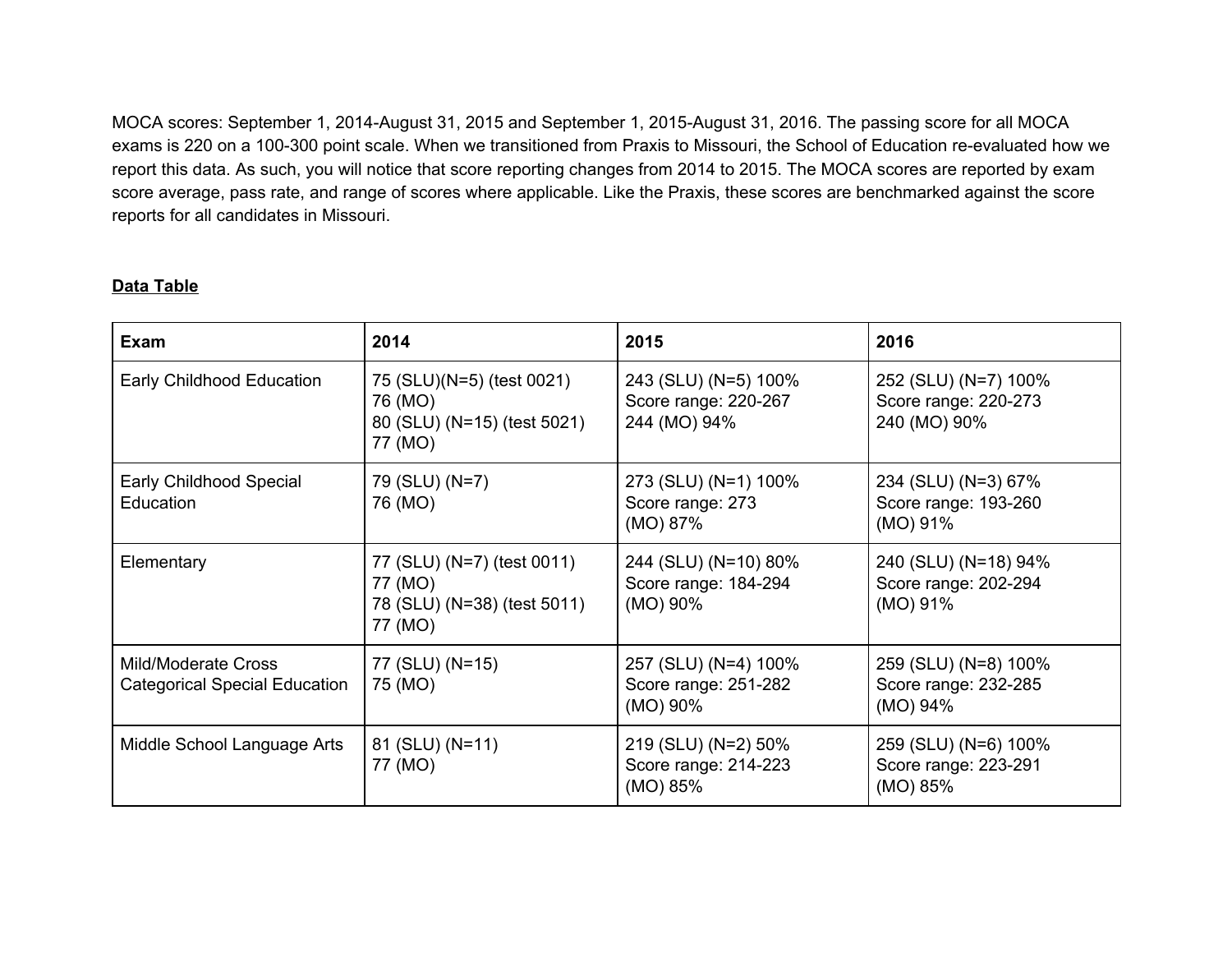| <b>Middle School Mathematics</b>           | 83 (SLU) (N=12)<br>63 (MO) | 230 (SLU) (N=2) 67%<br>Score range: 199-261<br>(MO) 57%      | 227 (SLU) (N=8) 88%<br>Score range: 159-278<br>(MO) 68%  |
|--------------------------------------------|----------------------------|--------------------------------------------------------------|----------------------------------------------------------|
| <b>Middle School Social Sciences</b>       | 76 (SLU) (n=7)<br>66 (MO)  | 237 (SLU) (N=4) 75%<br>Score range: 199-285<br>225 (MO) 71%  | 241 (SLU) (N=5) 80%<br>Score range: 210-283<br>(MO) 73%  |
| Middle School Science                      | 71 (SLU) (N=6)<br>64 (MO)  | 248 (SLU) (N=3) 100%<br>Score range: 232-269<br>225 (MO) 71% | 257(SLU) (N=3) 100%<br>Score range: 241-273<br>(MO) 73%  |
| English                                    | 72 (SLU) (N=6)<br>74 (MO)  | 257 (SLU) (N=1) 100%<br>Score range: 257<br>228 (MO) 75%     | 232 (SLU) (N=3) 67%<br>Score range: 217-249<br>(MO) 81%  |
| <b>Mathematics</b>                         | 72 (SLU) (N=11)<br>65 (MO) | 220 (SLU) (N=2) 50%<br>Score range: 202-238<br>(MO) 39%      | 226 (SLU) (N=5) 40%<br>Score range: 188-264<br>(MO) 62%  |
| <b>Social Sciences</b>                     | 71 (SLU) (N=6)<br>64 (MO)  | 236 (SLU) (N=1) 100%<br>Score range: 236<br>(MO) 77%         | 251 (SLU) (N=5) 100%<br>Score range: 209-293<br>(MO) 83% |
| Biology                                    |                            | 253 (SLU) (N=1) 100%<br>Score range: 253<br>(MO) 63%         |                                                          |
| <b>World Languages</b><br>Spanish + French | 79 (SLU) (N=11)<br>69 (MO) | 225(SLU) (N=3) 67%<br>Score range: 194-257<br>(MO) 77%       | 243 (SLU) (N=2) 100%<br>Score range: 224-262<br>(MO) 63% |